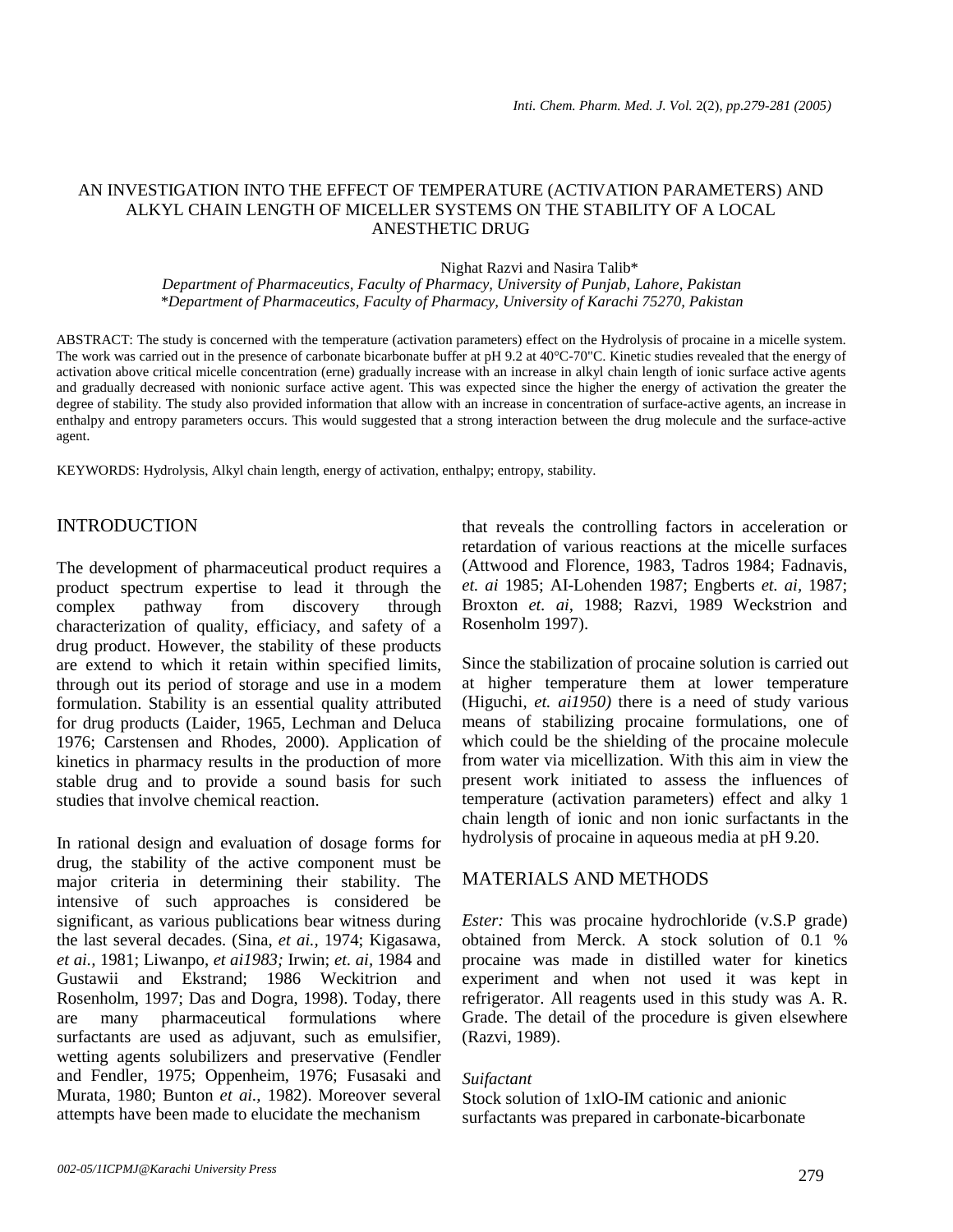buffer in previously aged volumetric flasks at 30°C. However, it was difficult to prepare the stock solution of Ixl0-JM for tetradecyl hexadecyl and octylsulphate at 30°C. Therefore, the stock solutions of these surfactants were prepared at 45° and 60°C respectively. The stock solution of sodium octyl sulphate was prepared at lxlO-3M because the compound was insoluble at higher concentration.

All non-ionic surfactants (Tween-20, 40, 60, 80) were obtained from mark and they were used without further purification. The were of different % prepared by w/v method and were used as such the effect of Tween-20, 40, 60, between 0.2 - 2.0 % and Tween-80 between 0.1 - 0.8% w/v on the reaction at 40-70°C

## *Water*

It was freshly distilled from all glass-still using potassium permangnetic, which has a specific conductivity of < 10-0 ohm-Jcm-J and surface tension of 72.05 mNm-Jat 25°C.

## *Buffer*

Carbonate-bicarbonate buffer at pH 9.20 was prepared according to (Bates, 1954). Few drops ofO.lN sodium hydroxide were used to maintain the appropriate pH of the buffer solution.

# **RESUL T AND DISCUSSION**

The prediction of stability of a pharmaceutical compound may be made at ordinary, self-temperatures using the method of accelerated stability analysis, which is based on the temperature dependency of degradation reaction (the Arrhenius plot).

The Arrhenius plot for procaine in the absence and presence of all concentration of surfactants (anionic, cationic and nonionic) used during kinetic studies are shown in figures (1-12). The value of activation energy for the hydrolysis of procaine in the absence of surfactant j;, 17.6315 K. Cal. mole-J (Razvi, 1989), which comes in the usual range of activation energies for drags reported in literature (Higuchi *et al.,* 1950; Marcus and Baron, 1959 Kennon, 1964). The result also indicates that above the CMC regions as the concentrations of anionic and cationic surfactants increase, the activation energy for procaine also increases with the exception of nonionic surfactants where activation energies decreases with increasing their concentration. The values of activation energies

increase with increasing the chain length of anionic and cationic surfactants. The non ionic surfactant system consistently shows a lower energy barrier, which is comparable with catalysis. Also supports the previous observation that the substrate is not on the suffer in a predominantly micelles environment all values of activation energy are in the agreement with those of the literature values for salvolytic processes e.g. reaction in solution which are in the range of 1030 K. Cal. mole (Lechman and Duluea, 1976). The anionic surfactants provide more degree of stabilization as it is reflected by the shelf life values comes out to be with sodium tetradecyl sulphate of concentration 6xlO-2m were the shelf-life for procaine at 25°C is shown as 57.92 days with the corresponding half-life of 382.2 days (Razvi, 1989)

To draw more conclusions from the Arrhenius plot, other activation parameter such as enthalpies and entropies of activation (~H and ~s respectively) were shown in figures (13-24). This would suggest that with increasing concentration of surfactants an increase in enthalpy and entropy changes takes place. Greater increase in enthalpy change for anionic surfactant compared to cationic surfactants would suggests that there is strong interaction between anionic surfactants and procaine molecules. Therefore the greater the interaction of surfactant with the drug, there would be more possibility for the reduction in the rate of hydrolysis. Addition of micelles of anionic surfactants, which leads to more increase in the activation enthalpy could be also due to unfavorable electrostatic interaction.

A further point underlying the highest degree of stabilization of the drug in presence of tetradecylsulphate could perhaps be understood from various entropy changes at different temperature as shown in figures (15 and 16). A more negative entropy change suggests that the molecules are activated prior to reaction and must undergo into a more orderly state. The micelles environment will be more ordered than a bulk hydrocarbon phase resulting in more decrease of entropy and greater increase in the number of micelles and therefore, more stabilization of the drug with increase in sodium tetradecylsuphate concentration. This would suggest that there is strong interaction between the drug molecule and the anionic surfaceactive at this concentration